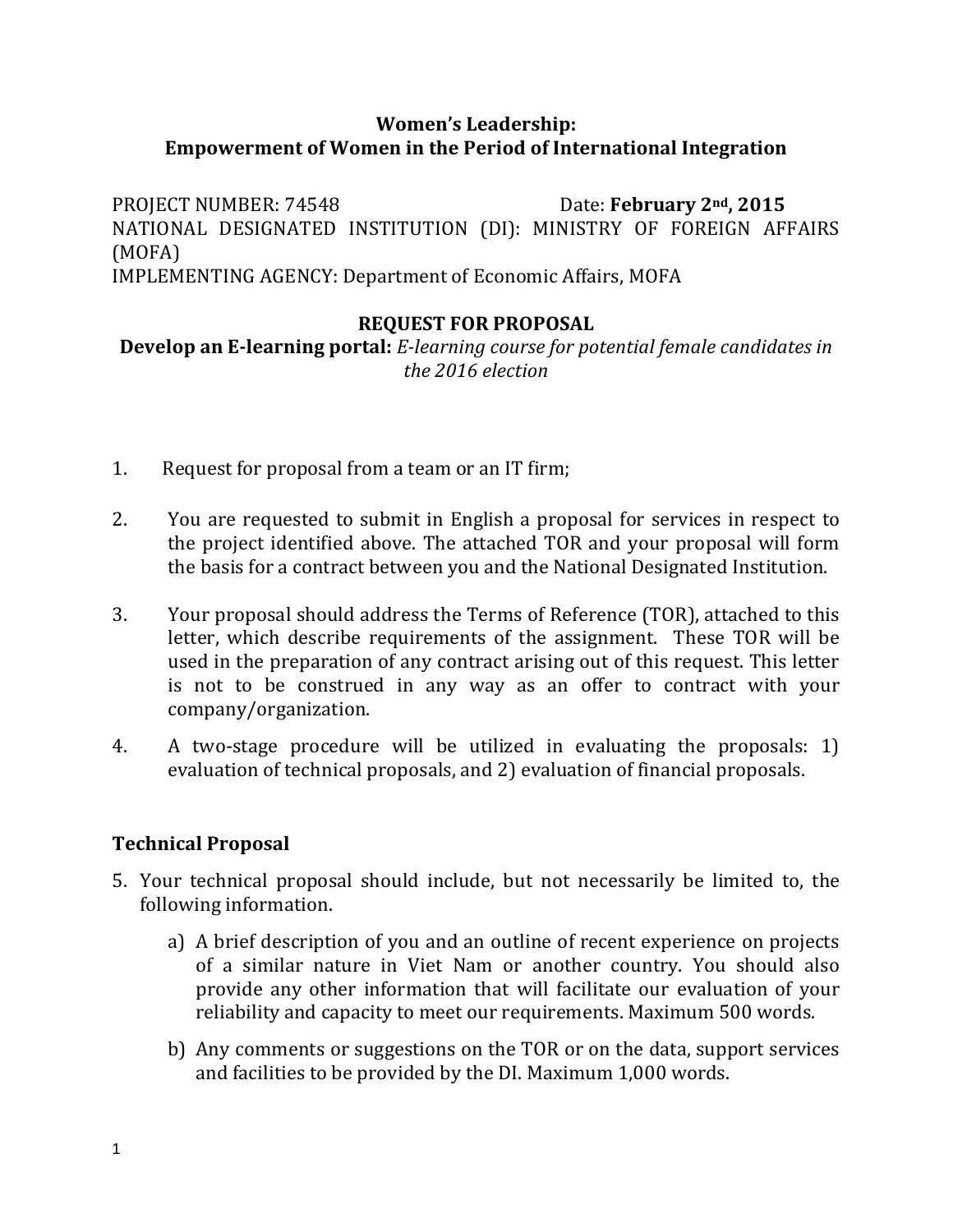- c) A detailed description of the manner in which you would respond to the TOR. Submit a detailed workplan and include the number of person-days in each specialization/ role that you consider necessary to carry out the work required in the TOR. Maximum 1,000 words.
- d) Example of past works;
- e) Example of a module based on our specifications and content.
- 6. Technical proposals will be evaluated using the following criteria:
	- a) the consultant's general **expertise** and reliability, evaluated on the basis of experience and capacity in the specific field of the assignment (200 out of 1000points);
	- b) the **approach** in responding to the TOR and the detailed **workplan** (350 out of 1000 points);
	- c) the qualifications and competence of the **personnel** proposed for the assignment for a total of (450 out of 1000 points). The personnel will be rated in accordance with:
		- (i) their general qualifications;
		- (ii) suitability for the assignment;
		- (iii) their language qualifications.

Only proposals, which obtain more than 75% of technical points will be considered technically qualified for financial assessment.

Financial offer: maximum 300 points will be given to the lowest offer and the other bidders will receive the points inversely proportional to their financial offers. Proposal obtaining the highest points (technical points + financial points) will be selected.

### **Financial Proposal**

- 7. Your financial proposal must contain an overall quotation in USD for all services to be provided and must itemize the following:
	- a) An all-inclusive day rate for each team member;
	- b) Other costs, if any (indicating nature and breakdown);
	- d) Summary of total cost for the services proposed.
- 8. Note that the cost of preparing a proposal and of negotiating a contract, including any related travel, is not reimbursable as a direct cost of the assignment.